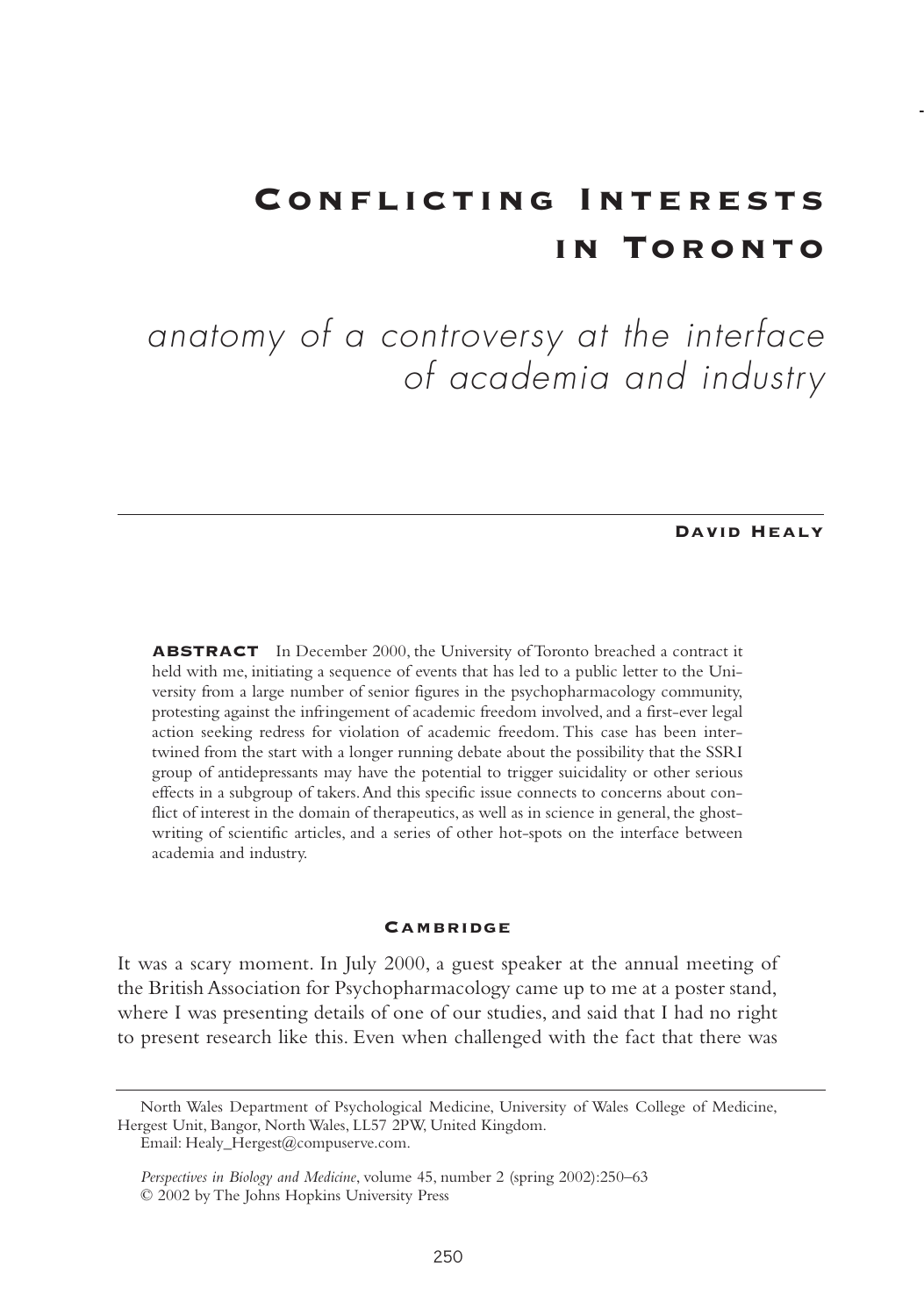other unpublished data, which amply bore out our findings and conclusions, he still insisted that I should not be presenting research like this. He went on to make it clear that he had been approached to get involved in a set of legal actions "against me." This simply may have meant that he was being consulted about being an expert witness on the other side to me in an SSRI medico-legal case, and his advice could conceivably have been seen as paternalistic—but this is not how it felt at the time.

The study I was presenting was designed in the first instance to explore how antidepressants worked. Given that there are now antidepressant agents selective to different neurotransmitter systems, it is a reasonable supposition that these drugs should have different functional effects. The best group of subjects in which to pick up such effects is a group of healthy volunteers with some interest in behavior.Accordingly, with colleagues, I recruited 20 senior medical, nursing, and administrative staff from the psychiatric unit in which the North Wales University Department was also based. The volunteers were randomized to either sertraline (Zoloft), a selective serotonin re-uptake inhibitor (SSRI), or reboxetine, an agent selective to the norepinephrine system (then unavailable in North America). Subjects were randomized to a clinical dose of one or another of the two agents for two weeks, followed by a two-week discontinuation arm and then randomization to the other agent for two weeks. Could the subjects distinguish the two agents? And if so, could they specify what was functionally different about the two agents? We had a series of other questions, such as whether personality type predicted who would prefer which agent, and predictions as to the differential impact of either agent on quality-of-life scores.

The study found different functional effects between the agents. Reboxetine, the drug selective to the noradrenergic system, increased drive and energy, whereas sertraline, the SSRI, appeared to produce a mellowing of affect. Personality measures did predict who would prefer these differential effects: onethird of our subjects preferred the effects of sertraline, while one-third preferred those of reboxetine. Roughly half of our subjects felt better than well on one or other of the two agents. Those who strongly preferred sertraline did rather poorly on reboxetine and vice versa (Tranter et al. in press). In the case of two of our volunteers, the effects of sertraline were disastrous. They became acutely and seriously suicidal (Healy 2000a).

It was these results that I was presenting at the British Association for Psychopharmacology meeting, along with a preliminary statistical analysis of the association between personality type and responses, as well as the differential impact of the two drugs on quality-of-life measures.

By the time of the presentation, I was aware that our findings were not unique. More than 15 years beforehand, Pfizer had run a study in which healthy female volunteers were randomized to sertraline or placebo. The study terminated early, with all those receiving sertraline discontinuing because of problems in the domain of agitation and apprehension.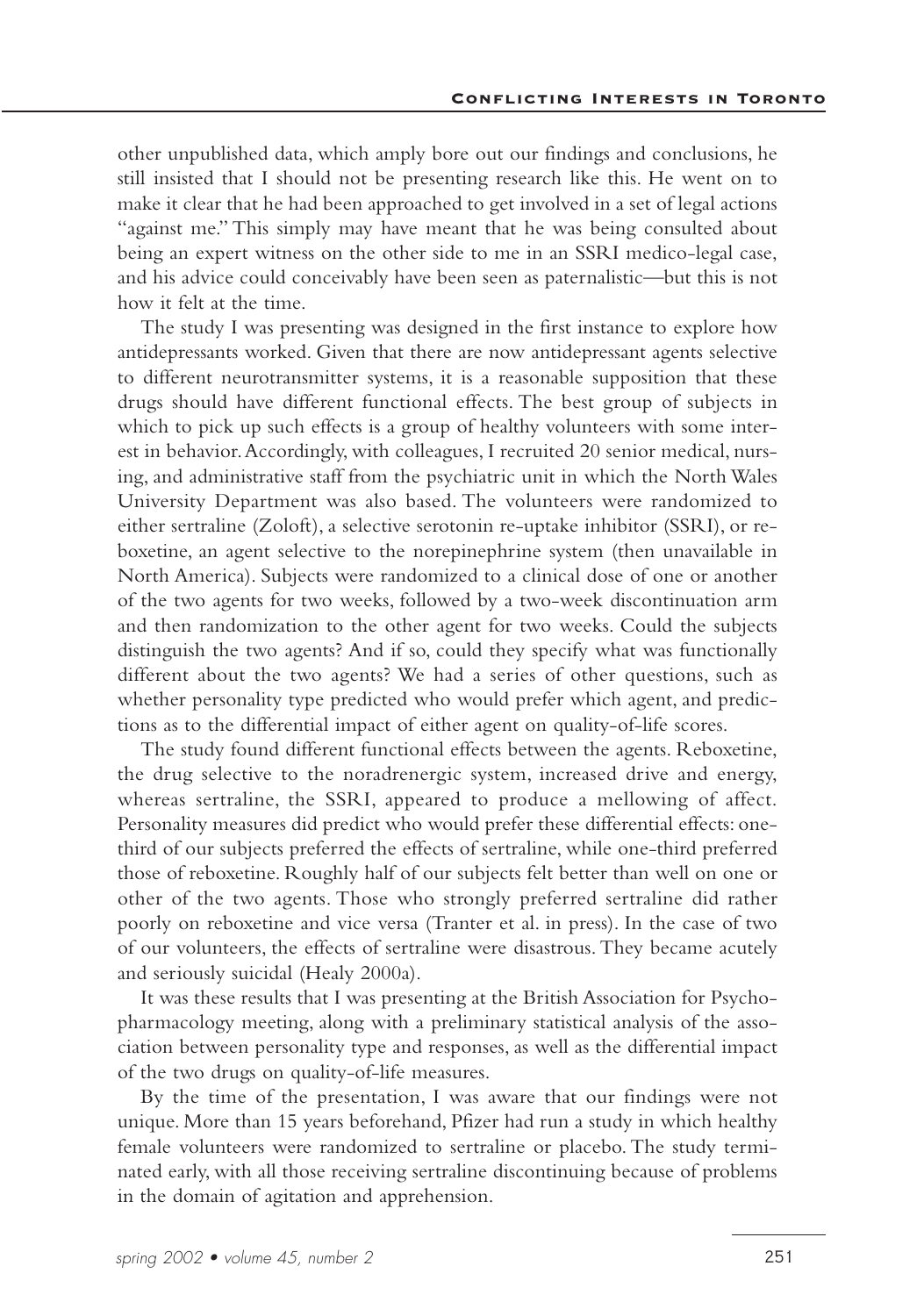This study had come to my attention owing to an involvement in a medicolegal case, *Miller v. Pfizer*. Matthew Miller was a 13-year-old boy who, following a house move, had become disruptive at his new school and had been assessed for possible nervous problems. There were suggestions that he might be mildly depressed. He was given sertraline, and a week later he hanged himself.

Ten years before my involvement in the *Miller* case, shortly after fluoxetine and fluvoxamine had been launched on the British market, I had written up a pair of clinical cases in which two individuals had become suicidal within the first weeks of treatment with fluoxetine.The suicidality had cleared up on discontinuation of treatment but had re-emerged when re-challenged with a further antidepressant active on the serotonin system (Creaney, Murray, and Healy 1991).This had led to a review of SSRI-induced suicidality (Healy 1994), and that review in turn had triggered a series of medico-legal approaches. In all instances when consulted, I had offered the view that the SSRI in question, predominantly fluoxetine, had not caused the problems that the plaintiffs were claiming.

This picture changed in 1997, when I was approached on the case of William Forsyth, a man who after taking Prozac for 10 days had butchered his wife and then killed himself. In this instance the drug did seem to me to be involved. But whereas Lilly had settled a great number of other cases prior to this, this case went to trial, and in the process I became aware of an increasing number of documents and data from within Lilly and elsewhere that reinforced my views that SSRIs could cause problems. The *Forsyth* case led to involvement in the *Miller*, *Motus*, and *Tobin* cases. *Miller* and *Motus* involved sertraline and Pfizer, while *Tobin* involved paroxetine and SmithKline Beecham (now GlaxoSmithKline).

### **TORONTO**

Towards the end of 1998, I had a first overture about a possible move from Britain to the Centre for Addiction and Mental Health (CAMH) in the University of Toronto (formerly the Clarke Institute).This led to interviews with the search panel in the course of 1999, and a formal university job offer, which in early 2000 I accepted. The position was as Professor of Psychiatry in the University of Toronto, and Head of the Mood and Anxiety Disorders Program within the CAMH. Aspects of the recruitment process and visa applications led to four visits to Toronto during the course of 1999 and 2000. In a series of lectures, I presented research on the history of the antidepressants (Healy 1997), as well as research indicating that Mental Health Services in general may be doing less well than is commonly portrayed (Healy et al. 2001). In the course of various meetings, I made no secret of my involvement in the SSRI controversies, on which I had several current publications (Healy 1999a; Healy, Langmaak, and Savage 1999; Healy and Savage 1998). My impression was that this involvement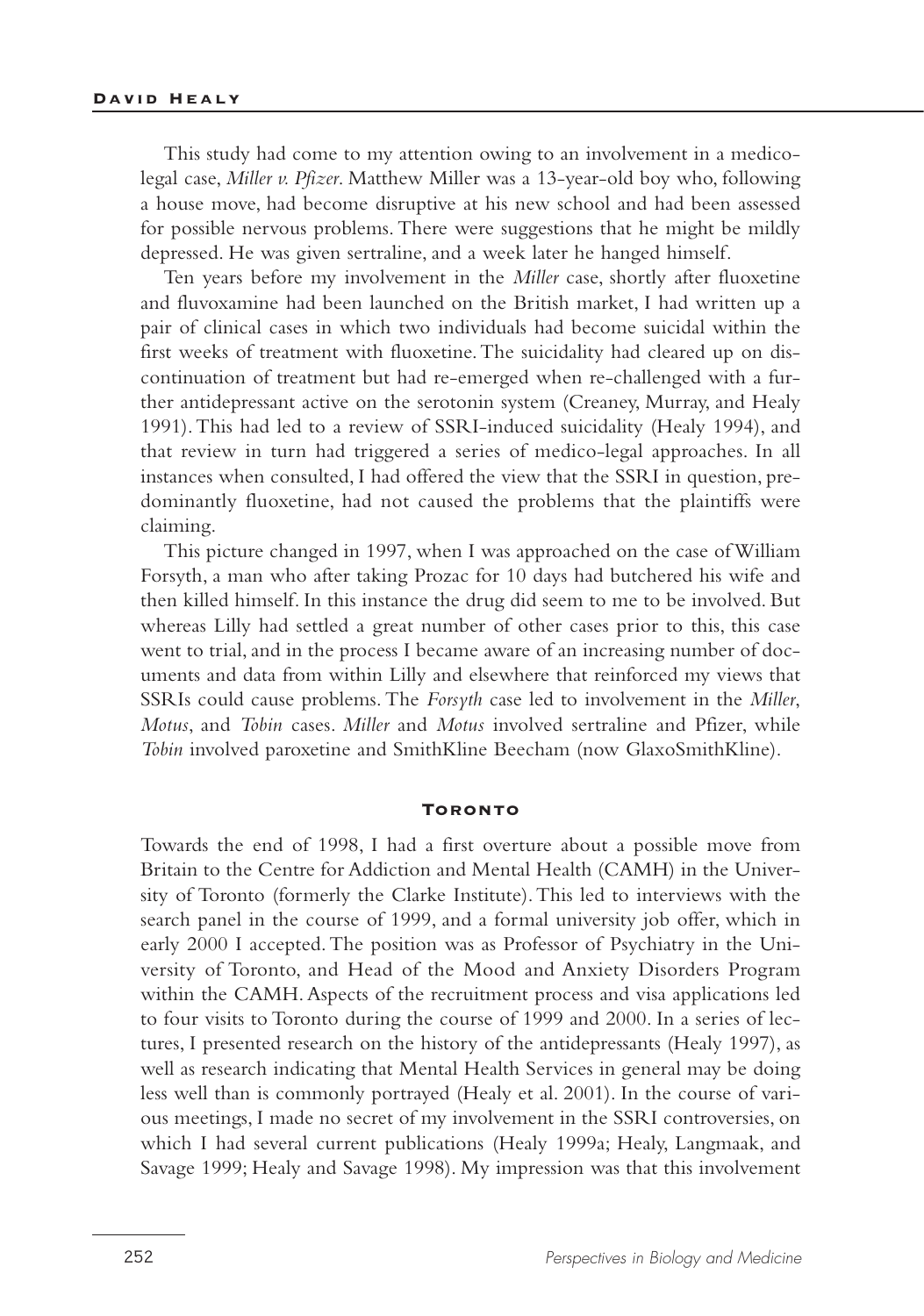indeed might have been attractive to some within the CAMH, who had concerns about the possible conflicts of interests set up by a growing receipt of research funds from pharmaceutical companies.

On a personal front, involvement in SSRI medico-legal issues made no difference to my willingness to undertake clinical trials of psychotropic agents or my preparedness to be a consultant to pharmaceutical companies or to lecture at company-sponsored symposia or in other venues. These involvements have continued through 2001. I prescribe SSRIs and had in fact been a particular advocate for sertraline in Wales, ensuring that it was listed as the SSRI of choice in the hospital formulary.The problems of possible suicide induction as I saw them were ones that could be handled with appropriate warnings and monitoring. I envisaged no problems in approaching companies for research sponsorship or research collaborations after taking up my post in Toronto.

In August 2000, I was invited to be a guest speaker at a meeting organized for the end of November 2000 to celebrate the 75th anniversary of the University Department and the 150th anniversary of the establishment of Clinical Services in Toronto. I agreed to talk on the topic of psychopharmacology and the government of the self (Healy 2001d).The talk in essence would give the outlines of a then-forthcoming book from Harvard University Press that overviewed the emergence of psychopharmacology, the development of the field, and prospects for the future (Healy 2001b). This seemed appropriate in the context of a meeting called "Looking Back, Looking Ahead." I had arranged to give the same lecture the following week at Cornell Medical School, as part of the Eric T. Carlsson Memorial Grand Rounds in the History of Medicine and the Richardson Research Seminar Series. Part of the lecture had been given previously at the invitation of AstraZeneca.The full lecture has subsequently been given in Paris, Minneapolis, Cambridge, and elsewhere.

On the day before the meeting in Toronto, I sat on an interview panel to appoint a neuropsychologist who would work with me on the Mood Disorders Program. I also was consulted about the decor of my office, as well as computing support, and I discussed moving expenses and associated issues with David Goldbloom, the Physician in Chief of the CAMH.I mentioned my SSRI medico-legal work to him, which he appeared to view as potential departmental funds. His only concern appeared to be to get me safely ensconced in the University of Toronto, even earlier than I had planned to get there. I was less than two weeks away from completing the last formalities in the visa process.

As is customary these days, the lecture in Toronto was rated for presentation and content by the audience, which was made up of over 200 people from across the board in the Mental Health Services. My lecture was rated highest for content.The same lecture was very warmly received at Cornell the following week, as it has been elsewhere since.

But in the hours following the lecture, I was told that David Goldbloom had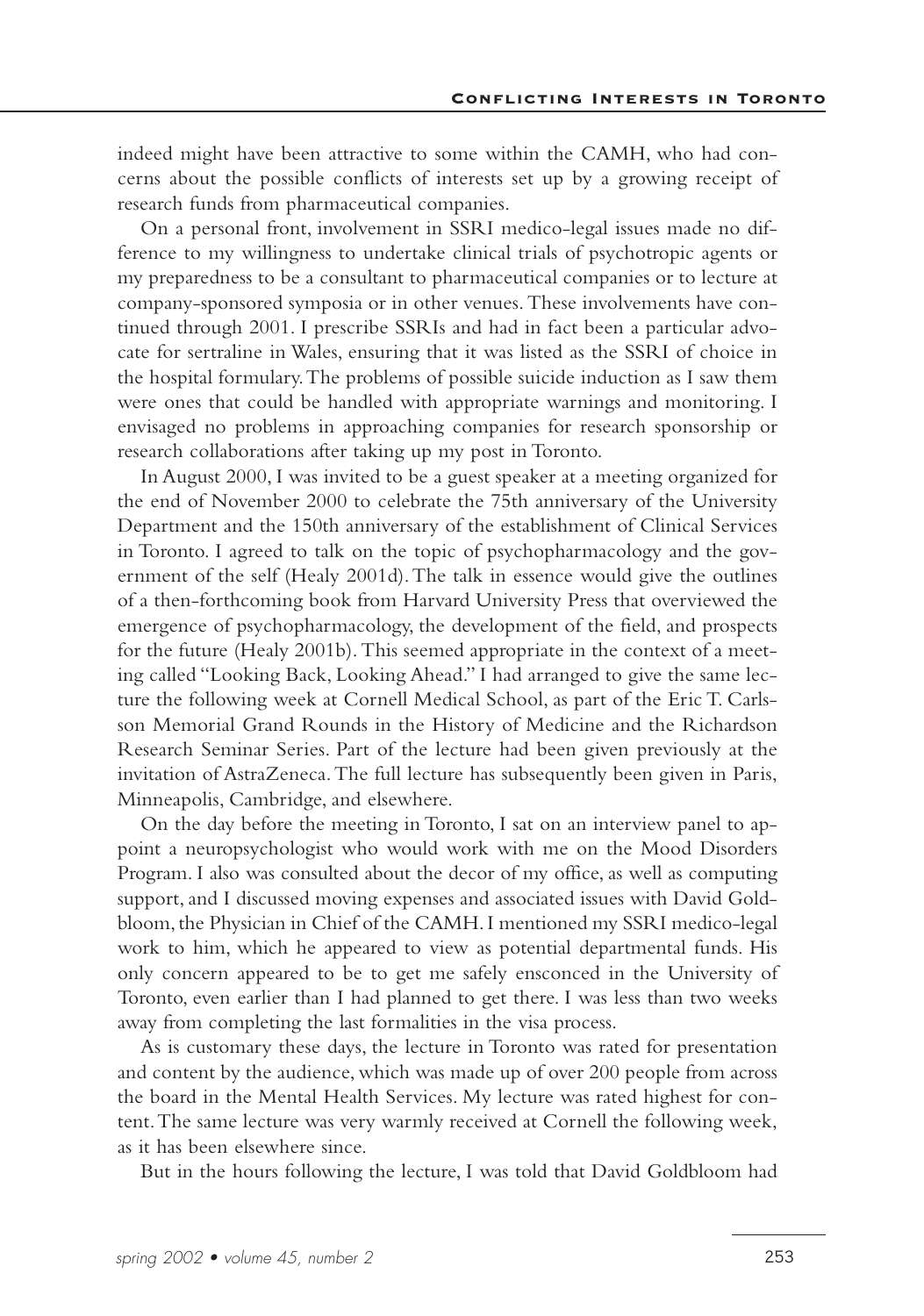taken exception to some of the points that had been raised.The points that concerned him, I was told, were that I had claimed that Prozac could make people suicidal, that Lilly knew about it (a claim not made), and that we were now treating more patients than ever before (see Healy et al. 2001). I arranged to meet with Goldbloom following a celebratory meal that evening. He was apoplectic.There are only three points he told me that any one would ever remember from a lecture—and in this case the points they would remember were that Prozac makes people suicidal, that Lilly knew about it, and that high-dose antipsychotics can cause brain damage. A further charge that appeared later was that I had claimed that very large proportions of the clinical literature were now ghostwritten.

The following day I left for New York. My schedule involved spending three days in Pfizer's New York archives, where I wanted to look at their unpublished healthy volunteer studies with sertraline, before lecturing at Cornell.

Following the lecture at Cornell, there was also a meal. At this, the Dean of the Medical School, Bob Michels, asked what had happened in Toronto. Astonished at the enquiry, I outlined the story above. Michels, however, knew more than I did. Retrospectively, he appears to have known that the CAMH had taken the step to rescind my job offer as they saw it—breach their contract with me, as I was later to see it. How had he known?

I still do not know the answer to this, but it turned out that one of the lecturers at the Toronto meeting, Dr. Charles Nemeroff, attending the American Foundation for Suicide Prevention council meetings in New York the day after the Toronto meeting, had volubly raised the issues of Healy and his views on SSRIs. It later transpired that his lawyer, Nina Gussack, who has represented Lilly on occasions, made it clear that Dr. Nemeroff had been approached during the day previously when he was in Toronto, that he had made his views on Healy clear at that point, and that he had been left with the impression that choices had been made there and then. I was later to find out by email that there apparently had also been at least one phone call to senior figures at Cornell in the days before I lectured there, making what appear to have been extraordinary claims and apparently suggesting the invitation be withdrawn.

Following the lecture at Cornell, I arrived home from New York to find an email waiting from David Goldbloom, saying that:"Essentially, we believe that it is not a good fit between you and the role as leader of an academic program in mood and anxiety disorders at the Centre . . . we do not feel your approach is compatible with the goals for development of the academic and clinical resource that we have.This view was solidified by your recent appearance at the Centre in the context of an academic lecture."

# **CHEYENNE**

When it came to considering the ramifications of these events with the University of Toronto and their potential impact on my future career, there was a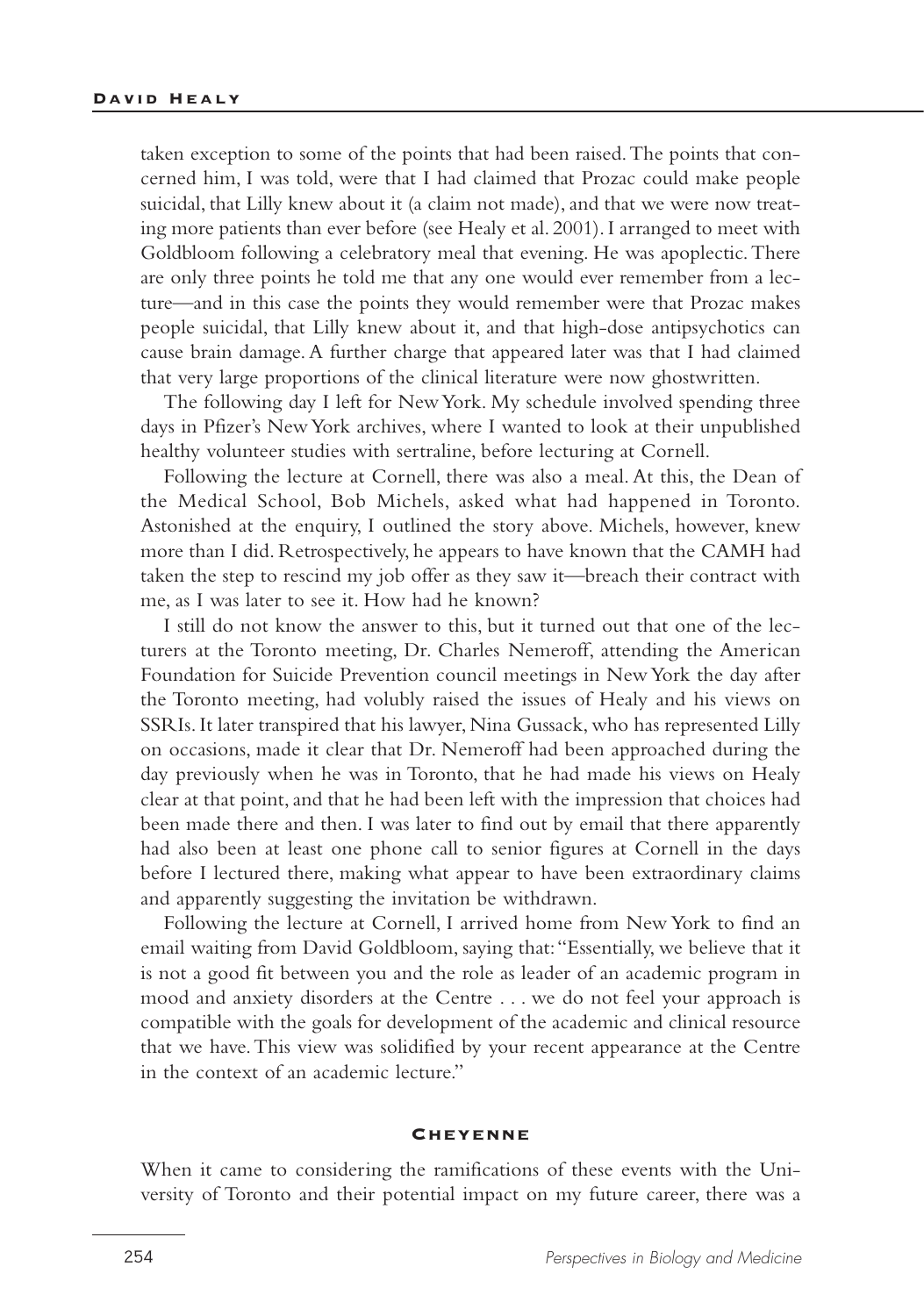pressing issue to be addressed. I was at this point involved in a case,*Tobin v. Smith-Kline Beecham*, which was due in court in Cheyenne,Wyoming, in May 2001. I could envisage a situation where my first question on the witness stand would be about being sacked from the University of Toronto.Where my first instincts would probably be in line with almost everybody else's instincts in a situation like this, namely to lie low, it seemed I had little option but to do something.

On 15 February, I wrote to the Chair of the Ethics Committee at the CAMH. I outlined that there were a number of issues at play here, and that in all probability neither the CAMH, the university, nor I knew the full dimensions of what was happening. For instance, I pointed out that in March 2000 there had been a special issue on Prozac brought out by the *Hastings Center Report*, probably the premier bioethical journal in the world. In this, three philosophers with an interest in psychiatry, Carl Elliott, James Edwards, and David DeGrazia, along with Peter Kramer, a psychiatrist with an interest in philosophy, had written a series of elegant articles on the use of Prozac and the relationship between depression and alienation (DeGrazia 2000; Edwards 2000; Elliott 2000; Kramer 2000).

My piece, called "Good Science or Good Business," was more a "wake up and smell the coffee" piece—Prozac was about money (Healy 2000b). The antidepressants and depression were almost unknown outside of mainstream psychiatry 20 years previously, but we were now apparently in an Age of Depression (Healy 1999b). The antidepressant market had grown 800 percent by value in the 1990s, and by 2000 had become a \$10 billion market. Based on other work, this article made the points that we were treating more people than ever before, that Prozac could make people suicidal, and that an increasing proportion of the therapeutics literature was ghostwritten.

It turned out that Lilly was one of the biggest private funders of the Hastings Center, and following this article they withdrew their support. The Hastings Center, uncertain what to do, had my article re-reviewed. One of these rereviews said that essentially the only mistake I had made was in not going far enough in spelling out how much of the psychopharmacology literature was ghostwritten, how many of the clinical trials being run with psychotropic compounds ended up sealed, and how much of the research was market-oriented rather than designed to answer scientific questions.The Hastings Center did not apologize to Lilly.

The CAMH had received a great deal of money from Lilly, SmithKline Beecham, and other companies. In the year previously, CBC television was later to report, around 50 percent of the Mood Disorders Program's research money had come from pharmaceutical company sources. Had this played a part in the decision? Given that the points of concern in my lecture were similar to the points made in the Hastings Center article, which had appeared almost a year before, there was a set of background issues against which the CAMH decision to breach my contract was likely to be judged in the wider academic domain. Surely this provided grounds to talk before the situation got out of hand.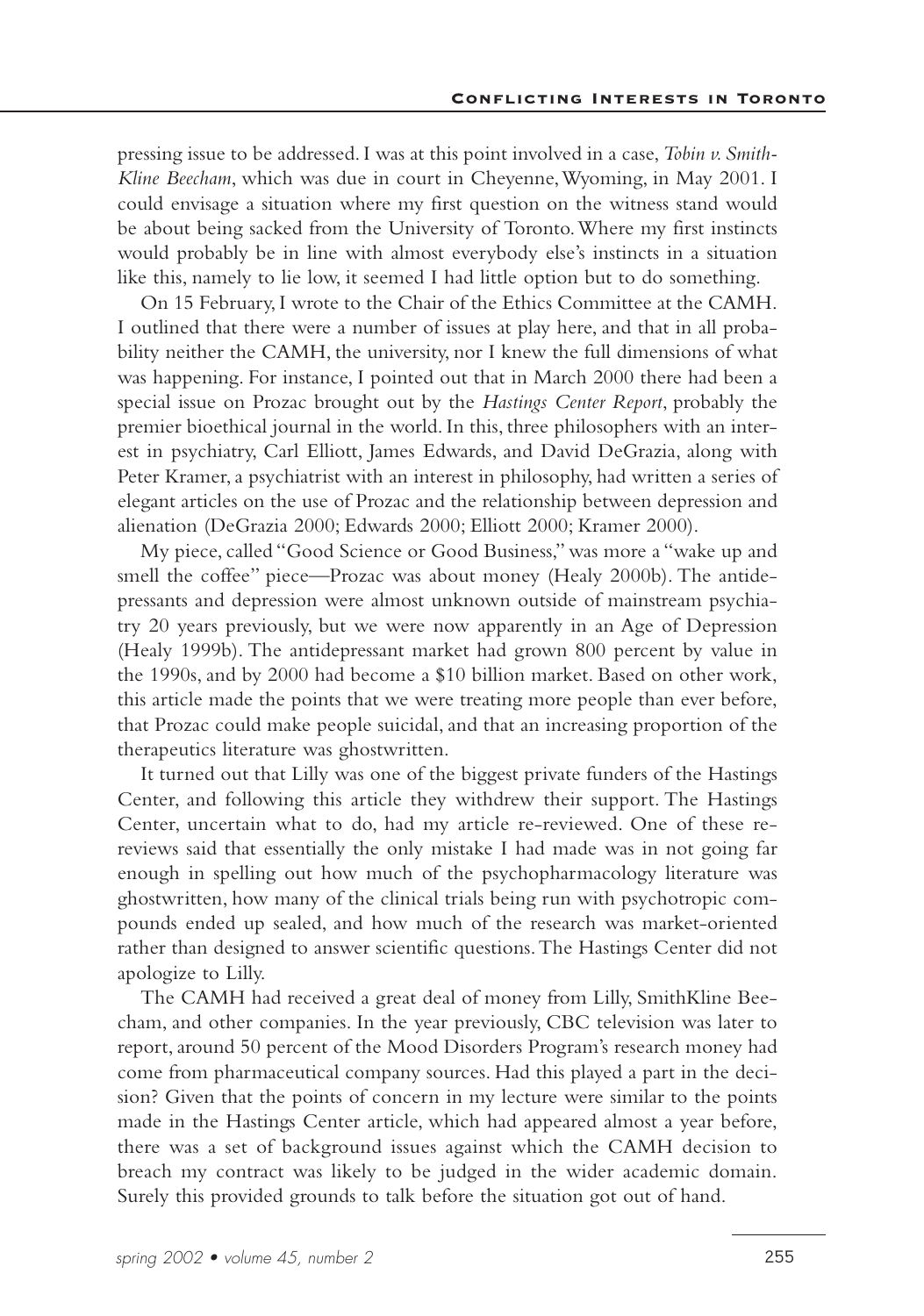My hope was that if the CAMH were better appraised of the dimensions of the problem, key figures in both the CAMH and the university would be interested to meet and try to find some solution. I was due to speak in April at a meeting in Toronto and we could have met then. But far from being interested in meeting, the Chair of the Ethics Committee didn't answer my February letter. It was answered by the Chair of the Board of Trustees in March—dismissively.

I turned to the Canadian Association for University Teachers (CAUT), who agreed immediately to assist me and wrote to the President of the University of Toronto expressing concerns.The response from the President to the CAUT was dismissive. In April the issue began to run in the media in both Canada and the United Kingdom.

In the *Tobin* case, which was rapidly getting closer, it seemed quite possible that Dr. Nemeroff or others who had been present at the American Foundation of Suicide Prevention meeting might be witnesses.This raised the possibility that my position in the University of Toronto would have become a significant factor in the case. SmithKline Beecham applied for and was granted a gag order to prohibit any mention of my conflict with the University in the course of the trial or in the media in the weeks prior to the trial.

The *Tobin* case began at the end of May. Donald Schell was a man with a history of several relatively brief episodes of depression. He had a prior history of an adverse response to Prozac in 1990. He had then subsequently been put on Paxil by another physician in 1998, and 48 hours later had murdered his wife, along with his daughter and granddaughter, who were staying with him for a few days, before killing himself. His surviving son-in-law,Tim Tobin, took out a case for wrongful death against SmithKline Beecham.

As part of my background research for this case, I had been given access to SmithKline Beecham's paroxetine healthy volunteer archive. It was clear from this that paroxetine caused agitation in around 25 percent of takers, that it did so in a dose-dependent way and on a challenge-rechallenge basis, and that there had been a suicide in the program. It also caused physical dependence in one study in around 85 percent of subjects (Healy 2001c).

This evidence of dependence was interesting in the light of SmithKline Beecham's license to claim their drug was useful for the prophylaxis of depression. This license was based on studies that re-randomized patients to placebo and interpreted the subsequent problems of those re-randomized to placebo as new illness episodes (Montgomery and Dunbar 1993).

The *Tobin* case raised questions about how much of a company's defense in these SSRI cases depended on ghostwritten, or company-only authored publications, or how often medical testimony was based on tabulated figures provided to an expert rather than on the raw data. In the course of the proceedings, it became clear that key studies had been terminated early, with their results left unpublished. It also became clear that despite a backdrop that gave serious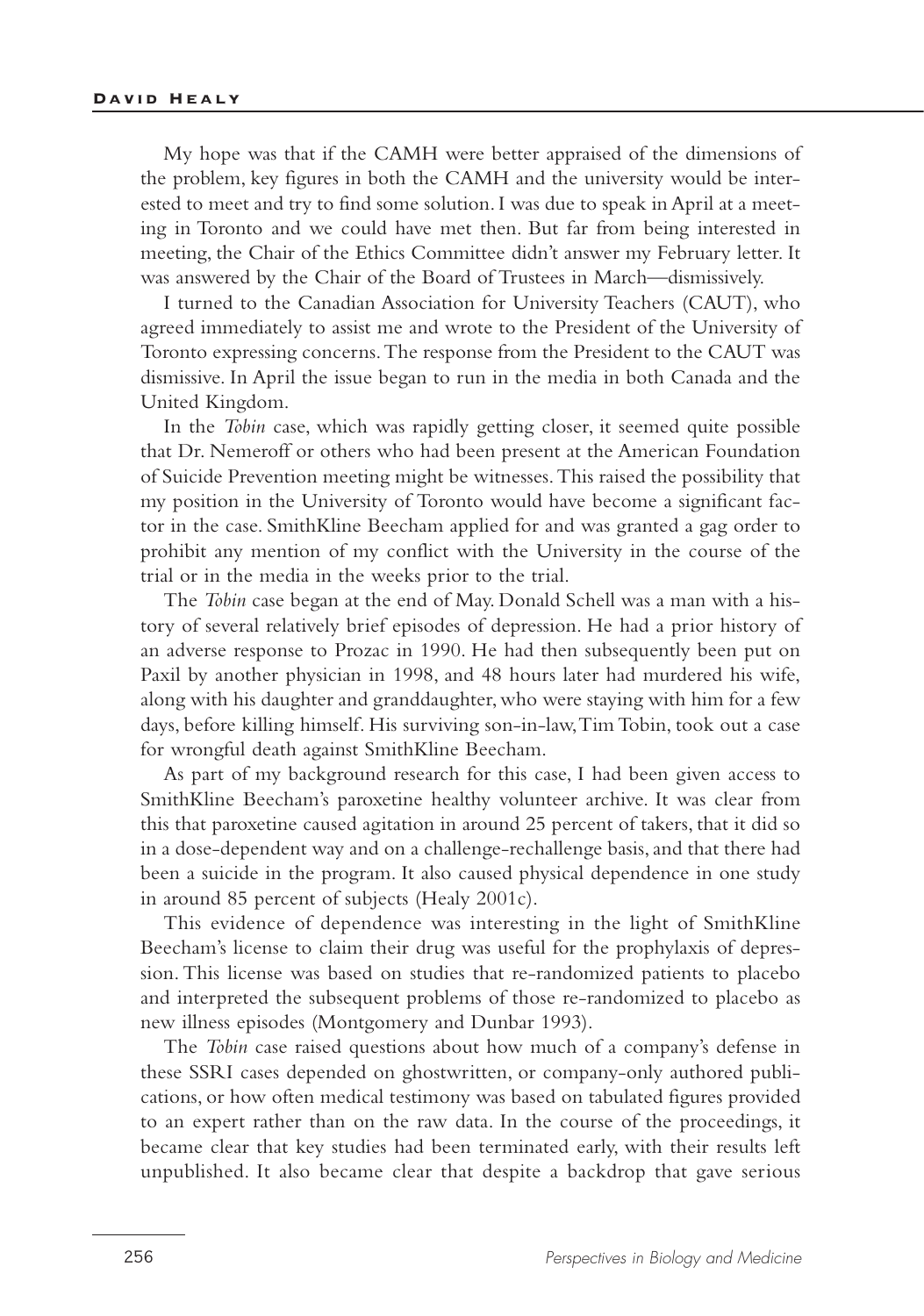grounds for concern, there had been a failure to test paroxetine or other SSRIs for the induction of possible suicidality.

On 6 June, the court found against SmithKline Beecham and awarded damages of \$6.4 million.This may be the first verdict against a pharmaceutical company for a psychiatric side-effect of a psychotropic drug.

# Beyond Cheyenne

Before the University of Toronto breached my contract, it had a track record in conflict-of-interest cases. Some years before, when Nancy Olivieri, a hematologist at Toronto's Hospital for Sick Children, had raised the hazards of deferiprone, many in the international academic community were dismayed that she ended up in a three-year struggle to hold on to her job in the University of Toronto.While these issues may have achieved greatest salience in Toronto, there is a growing concern about conflict of interest in the therapeutic domain.

If a drug produces death in one taker per thousand, this might seem like an acceptable trade-off to patients, therapists, regulators, and others. But if that same drug gets taken by 50 to 100 million people, as has happened with the SSRIs, the outcome will be over 50,000 deaths. This is the public health multiplier, which can convert a relatively infrequent problem into a major public health issue.When I talk for or take consultancies with pharmaceutical companies, I am inevitably biased. The hope is that any of us who speak on company platforms will be biased only slightly. But be that bias ever so slight, if it is applied across all medical departments in all North American and European universities, the risk is that a medico-pharmaceutical multiplier will convert a slight bias into a real threat to the well-being of science.

Allied to this problem is the power of pharmaceutical companies to counter criticism. Consider the following: in April 2000, Joseph Glenmullen's *Prozac Backlash* was published. On publication a variety of media outlets, such as the *Boston Globe* and *Newsday*, received an unsolicited set of reviews of the book from senior figures in U.S. psychiatry, such as Jerrold Rosenbaum and David Dunner, as well as a number of more junior figures. *Newsday* received a set of reviews with a covering letter from Robert Schwadron of Chamberlain Communications, who had been handling public relations for Lilly in New York, offering to arrange further "independent" interviews for them.

When journalists have researched my concerns about SSRIs or my breach of contract, they have been invited to contact some of the same or similar figures to get an "independent view." None of these professors of psychiatry are paid for reviewing *Prozac Backlash* or taking calls about me—but they often have consultancies with, have conducted clinical trials for, own shares in, or are speakers for the companies.

The view these experts have offered in my case has had a certain consistency.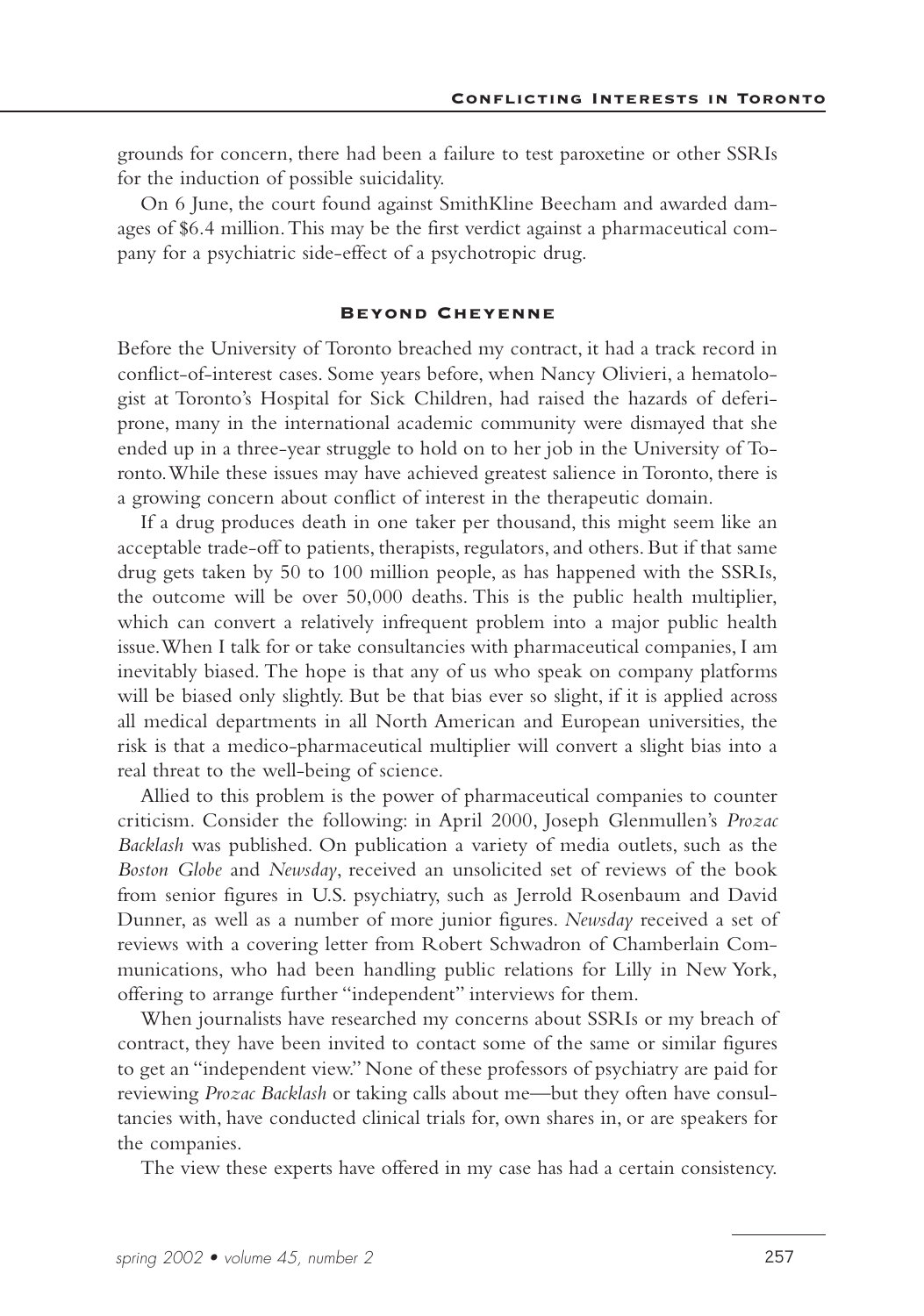In early 2000, for instance, when ABC produced a program on the issue of SSRIs and suicide, it was put to the producers that Healy's study in which healthy volunteers became suicidal on Zoloft was uncontrolled, that it was undertaken on his employees, that it gave an impossibly high incidence of suicidality, and that the results were submitted to an obscure journal. Similar criticisms were made to journalists investigating the post-Toronto issues. Before these points were made, Pfizer and all other SSRI companies had available to them prior sworn testimony from me that the study was not conducted on employees of mine, that it was controlled with another antidepressant, and that our results were furthermore consistent with unpublished findings that Pfizer and the other companies had on file. The initial reports of suicidality had been peer-reviewed, and the main body of the study is in press in a prestigious journal (Tranter et al. in press).

In addition to having to cope with companies or other clinicians playing fast and loose with the details of a study, a string of reports came back to me concerning the supposed "real" reasons why Healy was let go. Many of these reports were libelous. This too forms a pattern. Several witnesses who had testified in cases involving SSRIs and suicidality, such as Martin Teicher and Peter Breggin, had various aspects of their private life dragged into the legal arena in a manner that is almost certain to have deterred many others from getting involved in these cases. In addition to her difficulties with the University of Toronto, Nancy Olivieri became subject to hate mail, which it transpired was directed at her by senior clinical colleagues (Birmingham 2001).When Ian Oswald, a psychopharmacologist in the United Kingdom, tried to raise the hazards of the hypnotic triazolam, he became subject to a libel action by Upjohn.

These examples would all appear to point toward an effort to control both medico-legal and more general debate on matters of concern about drug therapies.The issues at stake are anything but local to Toronto or personal to me or Olivieri. The SSRI companies argue, for instance, that the evidence I have been putting forward regarding SSRI-induced suicidality is not evidence of cause and effect.They argue that clinical studies in which the problem appears in individuals on treatment, disappears when the treatment is discontinued, and reappears on the reinstitution of treatment—along with evidence for a dose-response relationship between SSRIs and agitation and, indeed, evidence of agitation and suicidality emerging in healthy volunteers—does not provide evidence for a causal link.

The companies argue that cause and effect can only be demonstrated in randomized controlled trials and epidemiological studies. Leaving to one side the fact that these latter studies have not been undertaken, this argument is intriguingly the mirror image of the tobacco company position, in which lawyers and scientists arguing on behalf of the tobacco corporations have argued that epidemiological studies do not provide evidence of cause and effect, and that what is required is challenge, de-challenge, and re-challenge relationships, as well as dose-response relationships showing the emergence of tumors in human lungs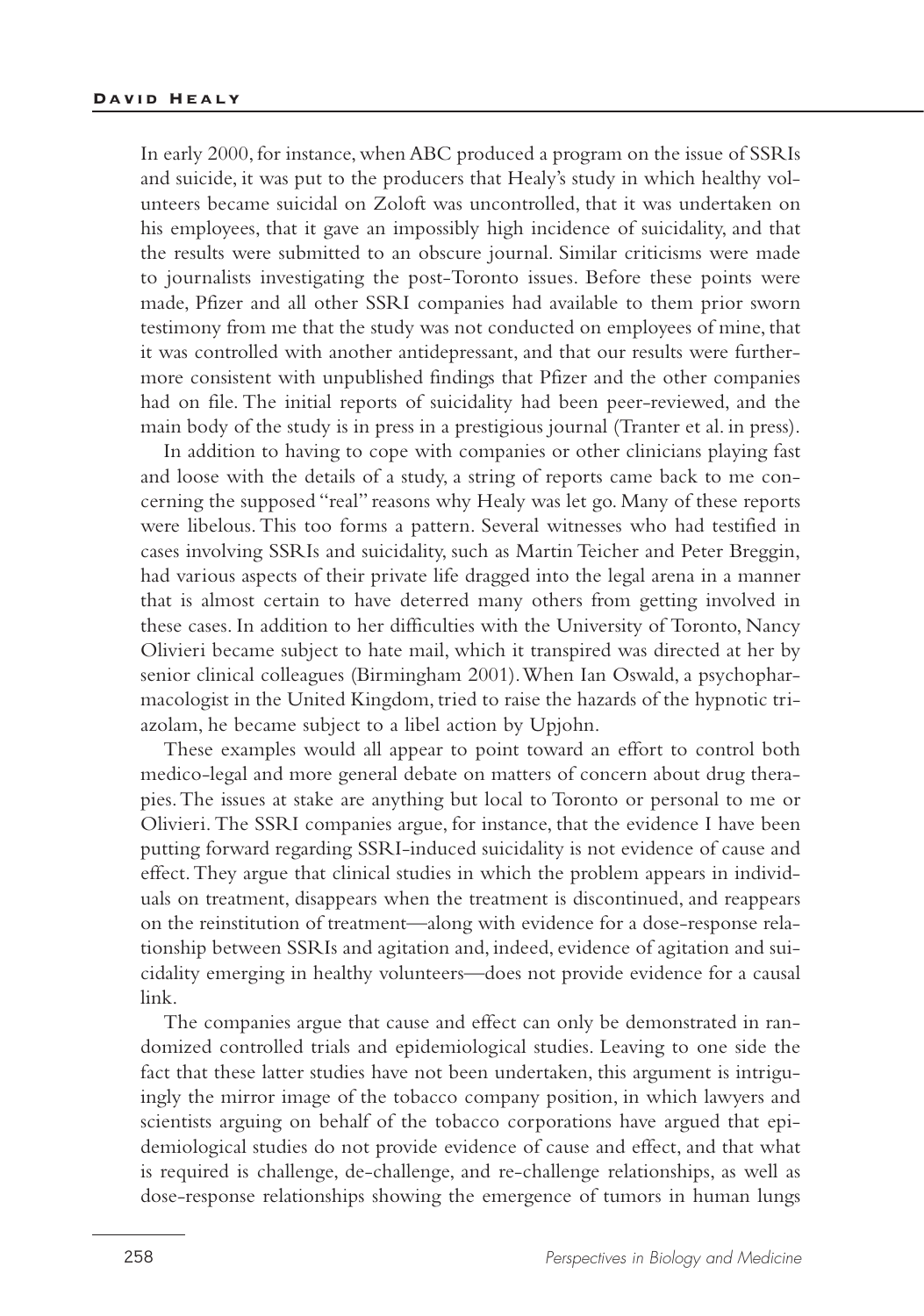under the influence of smoke. Curiously, these mirror-image arguments of the SSRI and tobacco companies are sometimes delivered by representatives from the same legal firms.

In the case of the SSRI issues, the problems for the community are even graver than they are in the case of the tobacco litigation, in that prescriptiononly status means that these drugs, unlike tobacco, are sold through physicians. Prescription-only arrangements were put in place in part in the belief that physicians would be better placed to bring attention to the hazards of therapies than patients would. But in practice, these arrangements also mean that pharmaceutical companies have been in a position to win the hearts and minds of physicians in a way that tobacco corporations have not been able to do. The experts on pharmacotherapies are the ones who speak on company platforms and who often become advocates for a new therapy, in a way that never happens with tobacco. One consequence of this is that the community effectively has had its experts body snatched from it. It is quite conceivable that companies could deliver adverse medical events with legal impunity in the near future, owing to the fact that experts are not prepared to testify against a company. In fact, in the case of the SSRIs,American legal firms have had to turn to someone like me in Britain to get an expert, owing to difficulties in getting an American expert.

There is a further, broader issue, in that the evidence being used against claimants in the SSRI cases is drawn from clinical trials that were never designed to establish whether the adverse events in question occur or not. Indeed, in many instances, the trials of the SSRIs have not recorded these adverse events when they happened, owing to a lack of boxes corresponding to the side effect in question. This lack of recorded data has then been used against claimants as evidence that the supposed problem doesn't happen. De facto, therefore, anyone participating in any company-sponsored clinical trial at present is putting all the rest of us in a state of legal jeopardy.

If the marketplace worked properly and brought competing compounds into the therapeutic arena at the same time, we might be able to depend on companies to ferret out the hazards of their competitors' compounds. But in practice, possibly because of current patenting arrangements, new agents come to the market in classes, and this means that none of the companies sponsoring any of these agents has any incentive to detect what may be class-based problems.

It might be expected that this interpretation of broad-based problems should lead to a response from pharmaceutical companies, but in fact it seems at least as likely to lead to anger from other clinicians, and for their response to be directed ad hominem rather than at the issues.This is surprising, in that prescription-only arrangements were put in place in part in the belief that therapists would be better able than the average patient to extract information from companies about the hazards of medications. Far from seeing it as their primary goal to be an advocate for the patient in this manner, however, some physicians seem to regard any interference with their ability to do therapy as likely to do more harm than good.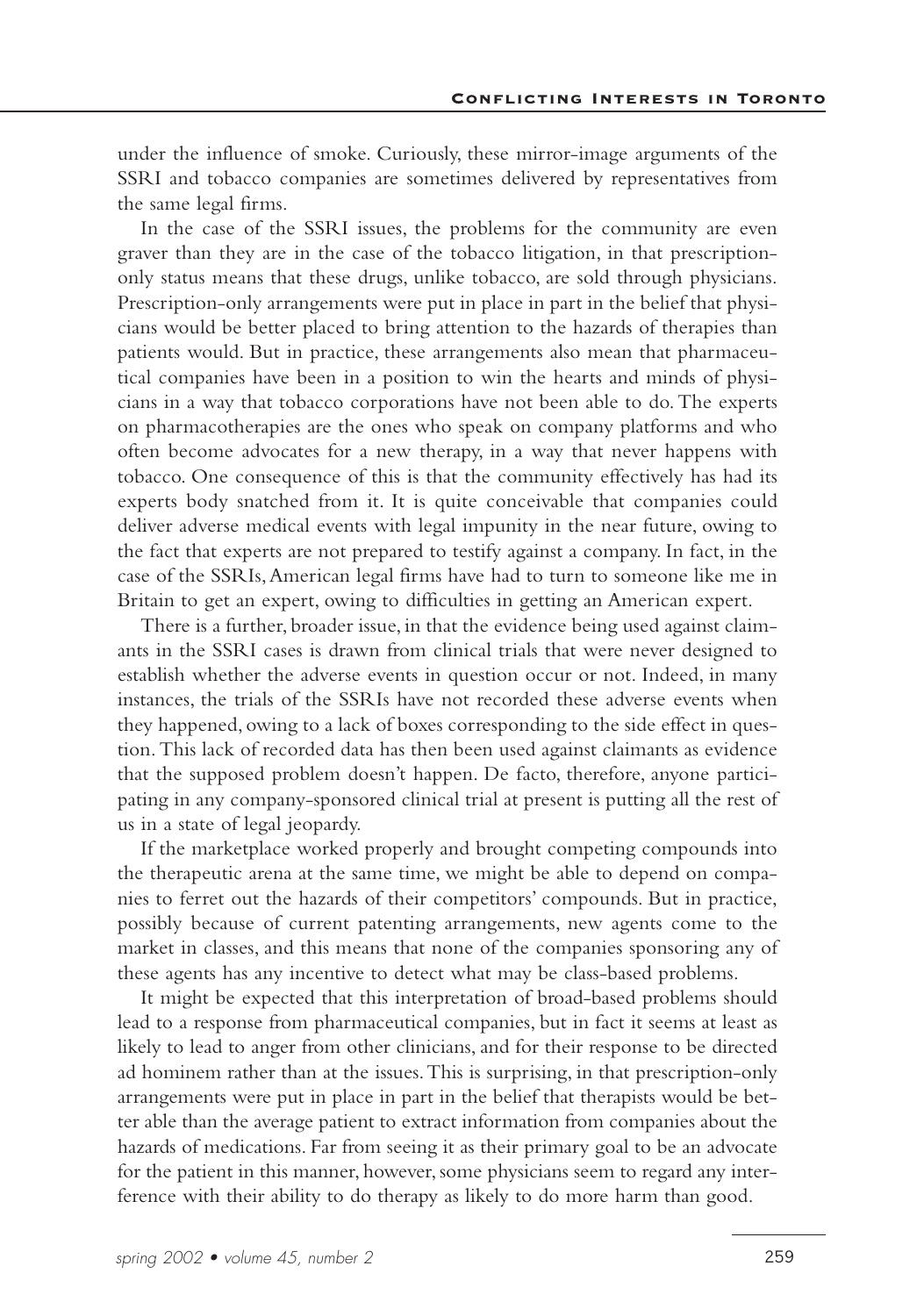There is a public health argument that can be made—and has been made by the CAMH in my case. Raising awareness about a hazard like suicide on antidepressants could conceivably do more harm than good, by deterring people at risk of suicide from seeking treatment, and the greater good might therefore be better served by keeping quiet about the hazard. Against this background consider the following: a recent review of studies submitted to the FDA as part of license applications for five antidepressants licensed in the 1990s, two SSRIs (sertraline and paroxetine), two agents with other actions on the serotonin system (nefazodone and mirtazapine), and buproprion (Khan,Warner, and Brown 2000) produced figures of 27 suicides and 90 suicide attempts on new antidepressants from 12,897 patients, compared to two suicides and 14 suicide attempts in 3,079 patients randomized to placebo. In fact the two suicides apparently on placebo, as well as five suicide attempts, occurred during the withdrawal phase from other treatments rather than while on placebo, leaving no suicides on placebo and nine suicide attempts (Brecher 1991; Lee 1990/91). These revised figures give a statistically significant increase in suicides and suicide attempts on active agents compared to placebo. These figures also contain a statistically significant excess of suicides on paroxetine compared to placebo.

These figures take the force out of any public health criticism of my position. But beyond that they are worrying. In the face of this overall increase in suicidal acts, the best evidence for the continued use of newer agents, including the SSRIs, lies paradoxically in the healthy volunteer study we had conducted (Tranter et al. in press). This and other studies indicate that while some individuals may not suit SSRIs, others can be expected to respond very well.

Whether the hostility from individual clinicians stems from public health concerns or not is unclear. But this hostility seems to be mirrored at the institutional level. In both my case and Olivieri's, the CAMH and Toronto Sick Kids respectively went into a corporate mode of news management that would have impressed any pharmaceutical company. All communication in my case was effectively directed through one person, Paul Garfinkel, chief executive officer of the CAMH, who intriguingly had written an article on conflict of interest just before my case blew up (Garfinkel 2001).

In both instances, the University of Toronto's strategy appeared to be the same: to maintain a distance from what they portray as the somewhat cowboy practices that go on in teaching hospitals affiliated to the University. This strategy seems to breach the articles of association between the University and its affiliated hospitals (Perrin 2001).While there has historically been some distance between medical schools and their associated universities, as medicine increasingly moves toward an application of biological sciences, this strategy must become of increasing concern to scientists for whom freedom of speech has been a traditional value in a way that has not perhaps been the case within the medical "guild."

Over 50 years since the end of World War II, we have moved from a situation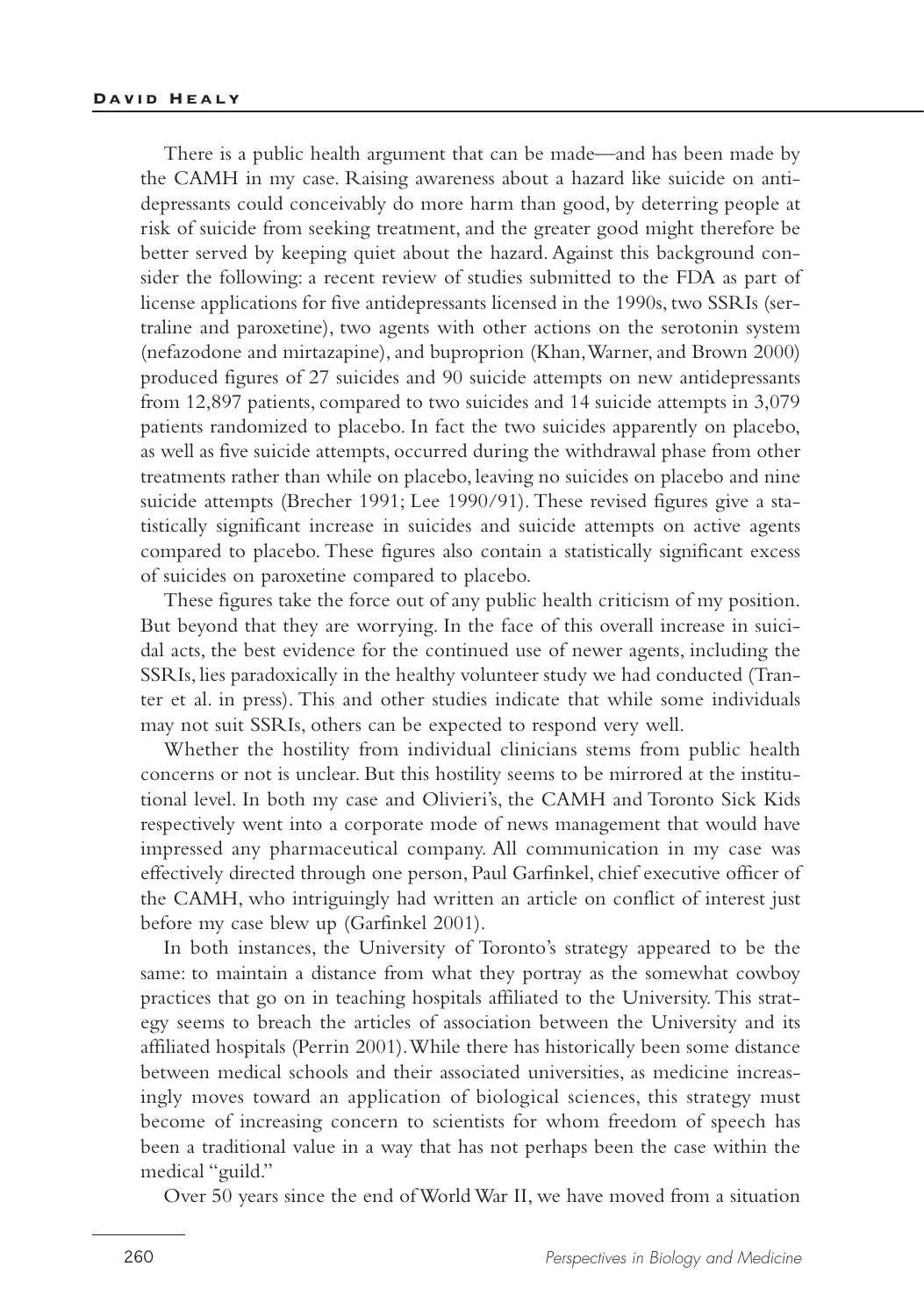where clinicians devised new scientific evaluative methods for the new therapies that came into medicine analyzed the results from trials, and wrote up the outcomes, to a situation in which companies hire clinicians to carry out off-the-peg protocols, the results of which are analyzed in-house and written up in-house or by communication agencies (Healy 2001b). This theme had been close to the heart of my Toronto lecture. Many trials now remain unpublished and in the process we have reached a point where the greatest determinant of the outcome of a published study is the identity of its sponsor (Freemantle et al. 2000; Gilbody and Song 2000). Part of my awareness of these issues stemmed from the fact that on several occasions after agreeing to take part in symposia, I had had "my" article sent to me. In one instance when I opted to write my own article, arrangements were made to have another name in the field "author" the ghosted article, leaving two articles full of Healy references sitting side-by-side in the same journal. An unpublished review I had undertaken in 1997 of Medline-listed review articles on the treatment of depression against a background of physical illness had revealed that 50 percent of them had been published in journal supplements or by company authors.This provides the basis for an estimate that up to 50 percent of the pharmacotherapeutic literature, at least in psychiatry, may be ghostwritten (Healy 2001d).

These problems seem likely to get worse as venture capital becomes increasingly involved in research. It must be of concern to scientists and not just physicians, in that increasingly scientific research only sees the light of day if it coincides with market interests. More subtly, good research may be published but effectively buried, if it is not selected for promulgation based on the support it offers for products that make it to the marketplace. Concerns such as these led 27 of the most senior figures in world psychopharmacology, including two Nobel Prize winners, and former presidents of the American Psychiatric Association and the American College of Neuropsychopharmacology, to sign a letter on 4 September to the University of Toronto, protesting against the violation of academic freedom involved in the breach of my contract. Some did not agree with my position on SSRIs and suicide, but none thought that I had addressed the issues in other than a scientific manner.

The growing concerns in the therapeutic and related arenas have reached something of a focus around the patenting of human tissues and sequences from the human genome, but the developments outlined here suggest that patenting may have become a symbol for wider concerns, involving non-publication of trial results, ghostwriting, and other changes in the traditional practice of science. In the face of non-publication of clinical trial data, the editors of the most distinguished medical journals have taken to encouraging a full disclosure of trial results.The implication is that this will make everything scientific.But the full disclosure of trial results would only restore us to a situation of acceptable business practice. To become scientific, we have to ask and engage with scientific questions, rather than simply publish the results of market-oriented technical studies.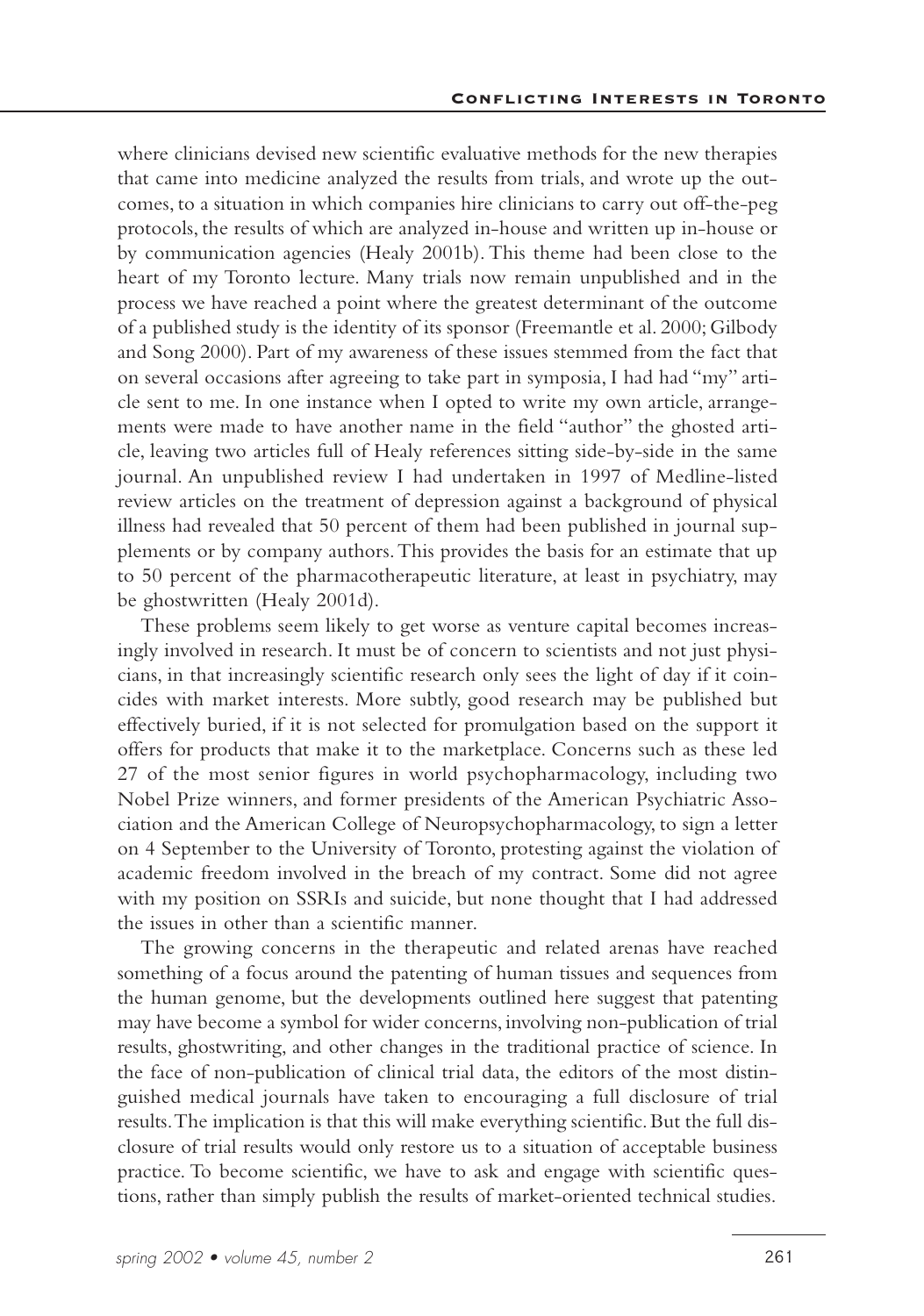Toronto provided me with a crash course in legal areas I had never expected to get involved in. One of the lessons is that contract law generally trumps everything—whether it will in my case remains to be seen. My situation led to a legal action against the University on 24 September for breach of contract, libel, and a first-ever action for violation of academic freedom.

These actions may point toward one protection that both healthcare consumers and scientists can have in the new marketplace. Since it is in fact our voluntary participation in studies as patients and researchers that underpins all market capitalization in the healthcare arena, it may be time for participants in clinical trials—or perhaps in all medical procedures—to transform informed consent forms into contracts that would specify that any use of data resulting from the use of "my body" needs to be agreed before such use takes place. Such a contract could lay the basis for many things, including even remuneration in certain cases. But of perhaps greatest importance, it would provide a legal means to enforce disclosure of data and information, without which neither science nor freedom can thrive.

#### **REFERENCES**

- Birmingham, K. 2001. No dismissal for hate-mail author. *Nat. Med.* 6:609–10.
- Brecher, M. 1991. *FDA review and evaluation of clinical data original NDA 20-021, paroxetine safety review, 19 June 1991*.
- Creaney, W., I. Murray, and D. Healy. 1991. Antidepressant induced suicidal ideation. *Hum. Psychopharmacol.* 6:329–32.
- DeGrazia, D. 2000. Prozac, enhancement, and self-creation. *Hastings Cent. Rep.* 30:34–40.
- Edwards, J. C. 2000. Passion, activity, and "the care of the self." *Hastings Cent. Rep.* 30:31– 33.
- Elliott, C. 2000. Pursued by happiness and beaten senseless. *Hastings Cent. Rep.* 30:7–12.
- Freemantle, N., et al. 2000. Predictive value of pharmacological activity for the relative efficacy of antidepressants drugs. Meta-regression analysis. *Br. J. Psychiatry* 177:292– 302.

Garfinkel, P. 2001.The changing culture related to the practice of psychiatry. *Psychother. Psychosom.* 70:227–31.

- Gilbody, S. M., and F. Song. 2000. Publication bias and the integrity of psychiatry research. *Psychol. Med.* 30:253–58.
- Glenmullen, J. 2000. *Prozac backlash.* New York: Simon & Schuster.
- Healy, D. 1994.The fluoxetine and suicide controversy. *CNS Drugs* 1:223–31.
- Healy, D. 1997. *The antidepressant era.* Cambridge: Harvard Univ. Press.
- Healy, D. 1999a. Guest editorial:A failure to warn. *Int. J. Risk Safety Med.* 12:151–56.
- Healy, D. 1999b.The three faces of the antidepressants: Critical comments on the clinical-economic framework of diagnosis. *J. Nerv. Ment. Dis.* 187:174–80.
- Healy, D. 2000a.Antidepressant induced suicidality. *Prim. Care Psychiatry* 6:23–28.
- Healy, D. 2000b. Good science or good business? *Hastings Cent. Rep.* 30:19–22.
- Healy, D. 2001a. Psychopharmacology and the government of the self. <www.nature. com/nm>. Posted 27 June.